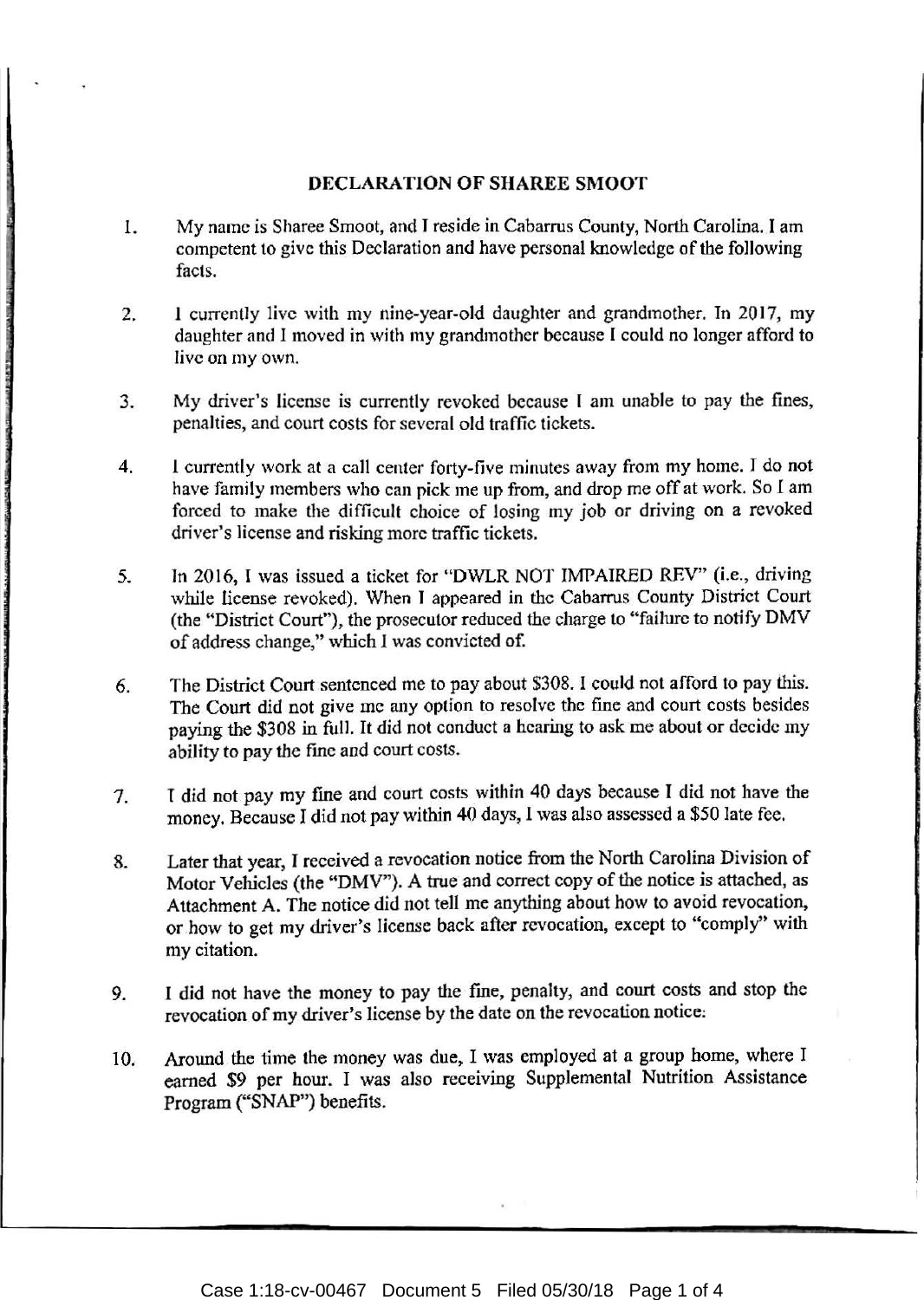- 11. Around that same that time, my mother and my daughter lived with me. I was responsible for paying the rent, utilities, a car note, car insurance, groceries, and necessities for me, my daughter, and mother. Between my SNAP benefits and the income from my work, I had just enough money to meet our needs.
- 12. I started receiving overtime at work and shortly afterwards, my SNAP benefits were cancelled. But my access to overtime did not last long and without SNAP benefits, I began having difficulty meeting my family's financial needs. I often had to choose between necessities, like paying the light bill or buying groceries.
- 13. I was also attending school part-time at the University of North Carolina-Charlotte. But I had to stop attending because I could not afford the cost of school and my family's bills on my limited income.
- 14. Because of my financial limits, I could not pay the fine, penalty, and court costs, and the DMV revoked my driver's license in 2016.
- 15. In 2017, I was issued another ticket for "DWLR NOT IMPAIRED REV" (i.e., driving while license revoked). Later that year, I appeared in District Court, was convicted, and ordered to pay about \$235. I could not afford to pay this.
- 16. The District Court did not give me any option to resolve the fine and court costs besides paying the \$235 in full. It did not conduct a hearing to ask me about or decide my ability to pay the fine and court costs.
- 17. I did not pay my fine and court costs within 40 days because I did not have the money. Because I did not pay within 40 days, I was also assessed a \$50 late fee. Later, an "outstanding order for arrest'' was issued by the District Court for my failure to "comply with ordered payment." The Court also charged me a \$5 arrest fee.
- 18. I received a revocation notice from the DMV in 2018. A true and correct copy of the notice is attached, as Attachment B. The notice did not tell me anything about how to avoid revocation, or how to get my driver's license back after revocation, except to "comply" with my citation.
- 19. Around that time, I got behind on my car payments and my rent. As a result, my car was repossessed. Because I did not have transportation to work, I lost my job, and my daughter and I had to move in with my grandmother.
- 20. I did not have the money to pay the fine, penalty, and court costs and stop the revocation of my driver's license by the date on the revocation notice. As a result, the DMV once again revoked my driver's license in 2018 for failure to pay.

2

 $\mathcal{L}$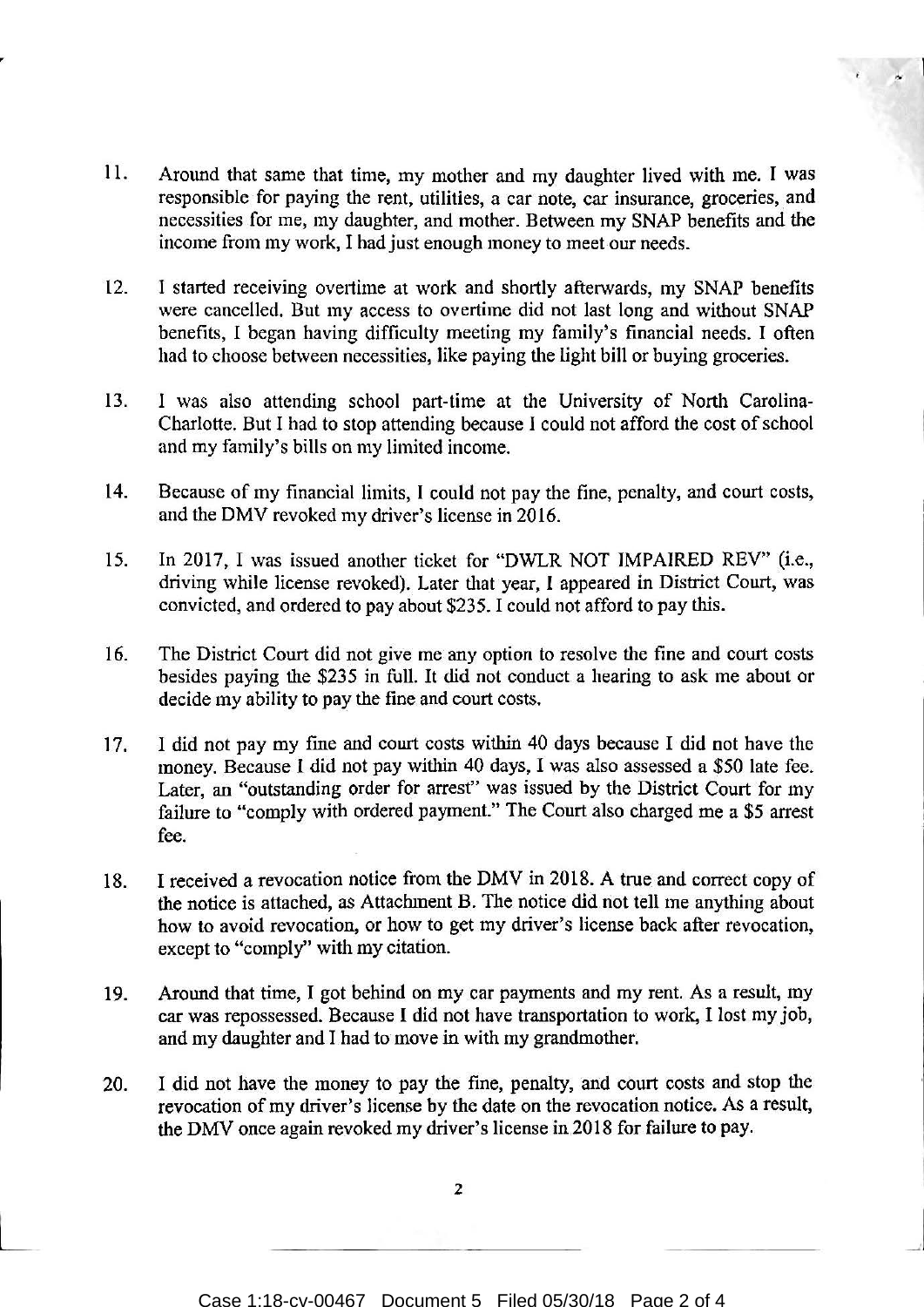- 21. I need a driver's license to go to work, get food for my daughter, go to doctor's appointments, and attend church. Without a valid driver's license, I have been forced to make the difficult choice of staying home, losing my job, and not being able to take care of necessities for me, my daughter, and my grandmother, whose bills I also help pay, or continuing to drive illegally and risk more punishment.
- 22. I would pay my traffic fines, penalties, and court costs if I could, but I stilt do not have the money to pay.
- 23. I currently work at a call center. However, my work hours are not consistent and are often cut to less than 40 hours per week because the cal1 center frequently has us leave early if incoming call volume is low.
- 24. I worry that without my driver's license, I will not be able to continue working and caring for my family, or will continue getting more tickets for driving without a valid license, because I need to drive to support and care for myself and my family.
- 25. I also received two other traffic tickets in 2016 and 2017. I knew I could not pay them, and so I did not go to court. I understand that as a result, my driver's license has also been revoked because of my failures to appear. I still do not have the money for those tickets, but if I am able to get the revocations for my failures to pay cleared, l will immediately appear in court for those failure to appear tickets, as I understand that would allow me to get those revocations lifted.
- 26. I am participating in this lawsuit so that I can get my driver's back. Having a revoked license has hindered me from moving forward in my life. It is my hope that this lawsuit will result in a dearer path for me, and others in a similar situation, to get our driver's licenses back. It is not fair for the DMV to revoke a person's license simply because she does not have enough money to pay for a traffic ticket. I want to help so that I, and the people in my community, do not have to choose between not working and caring for family, or driving illegally and risking more traffic tickets.

EXECUTED this 25th day of May, 2018.

Sharee Smoot

3